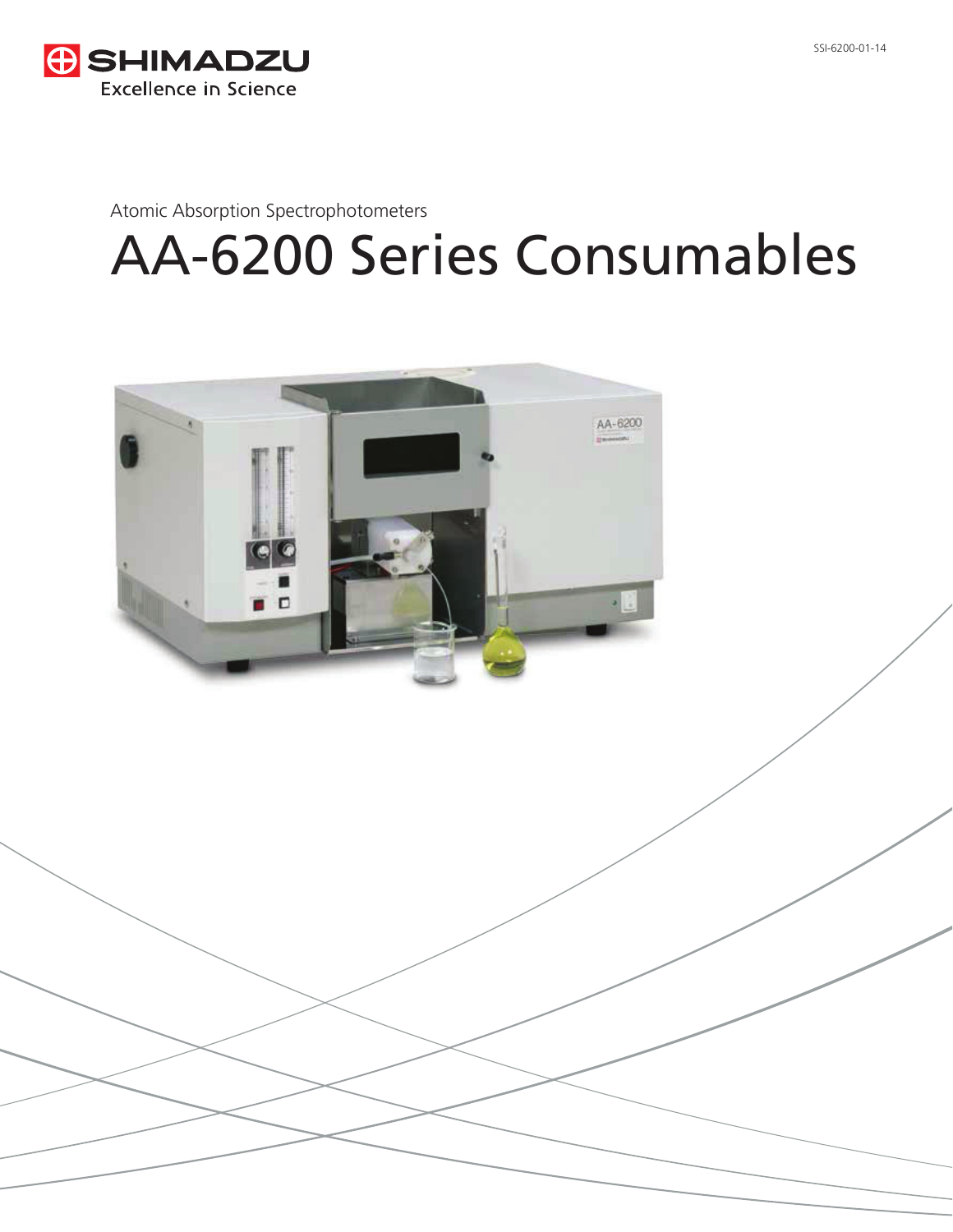# <span id="page-1-0"></span>**Contents**

| AA-6200 3                                                                                                                                                                                                                           |  |
|-------------------------------------------------------------------------------------------------------------------------------------------------------------------------------------------------------------------------------------|--|
| <u>Drain ASSY</u> 2008. 2008. 2010. 2010. 2010. 2010. 2010. 2010. 2010. 2010. 2010. 2010. 2010. 2010. 2010. 2010. 2010. 2010. 2010. 2010. 2010. 2010. 2010. 2010. 2010. 2010. 2010. 2010. 2010. 2010. 2010. 2010. 2010. 2010. 2010. |  |
|                                                                                                                                                                                                                                     |  |
|                                                                                                                                                                                                                                     |  |
|                                                                                                                                                                                                                                     |  |
|                                                                                                                                                                                                                                     |  |
|                                                                                                                                                                                                                                     |  |
|                                                                                                                                                                                                                                     |  |
|                                                                                                                                                                                                                                     |  |
|                                                                                                                                                                                                                                     |  |
|                                                                                                                                                                                                                                     |  |
|                                                                                                                                                                                                                                     |  |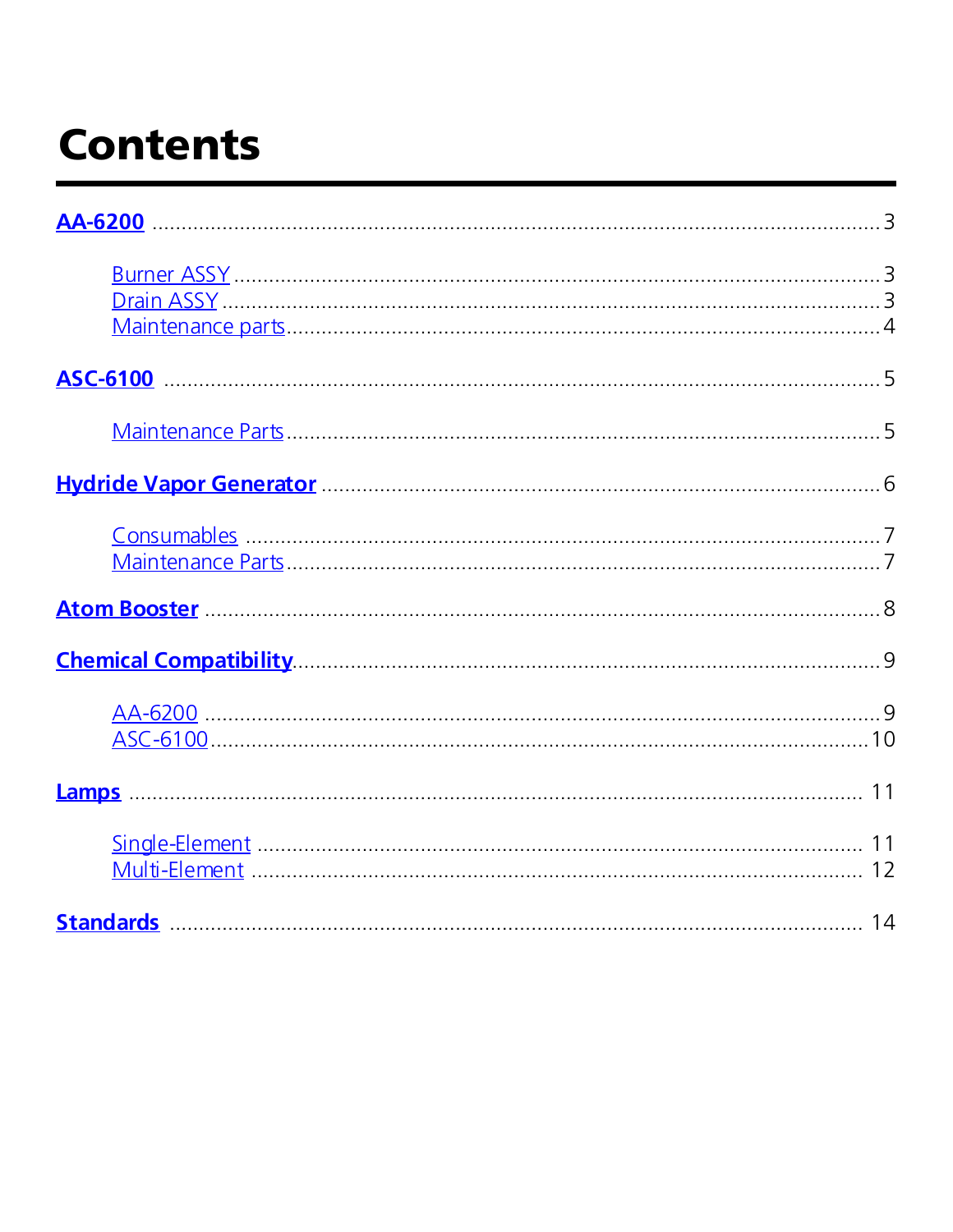### <span id="page-2-0"></span>**AA-6200**

#### **Burner ASSY**









| Item           | <b>Part Number</b> | <b>Part Name</b>           |
|----------------|--------------------|----------------------------|
| 1              | 206-50370-91       | 10 cm TITANIUM BURNER HEAD |
| 2              | 206-50179-00       | <b>BURNER SOCKECT</b>      |
| 3              | 036-15551-16       | O-RING, AS568-11640        |
| $\overline{4}$ | 036-11222-84       | O-Ring, 4D P22             |
| 5              | 036-11217-00       | O-RING 4D P16              |
| 6              | 206-50123-00       | PLUG FOR CHAMBER ASSY AA   |
| 7              | 206-50486-00       | PADDLE MIXER               |
| 8A             | 206-50362-92       | JACKET, FIXED BEAD         |
| 8B             | 206-50362-92       | JACKET, MOVABLE BEAD       |
| 9              | 036-11237-00       | O-RING 4D P35              |
| 10             | 072-60315-01       | <b>WIRING BAND</b>         |
| 11             | 206-52702-91       | <b>JOINT DRAIN</b>         |
| 12             | 036-11203-00       | O-Ring, 4DP5               |
| 13             | 206-50321-00       | CAP                        |
| 14             | 200-31328-01       | <b>TUBING POLYETHYLENE</b> |
| 15             | 206-50230-91       | <b>CAPILLARY</b>           |
| <b>16A</b>     | 206-50226-92       | NEBULIZER ASSY, NO BEAD    |
| <b>16B</b>     | 206-50226-91       | NEBULIZER ASSY, WITH BEAD  |
| 17             | 035-65268-02       | <b>ELBOW</b>               |
| 18             | 206-51389-00       | <b>RETAINTING PLATE</b>    |
| 19             | 036-11215-84       | O-RING 4D P14              |

#### **Drain ASSY**

| Item                                   | <b>Part Number</b>             | <b>Part Name</b>     |
|----------------------------------------|--------------------------------|----------------------|
|                                        | 020-46534-00                   | SCREW, M3X6          |
| $\mathcal{P}$                          | 206-80448-00                   | <b>BOTTLE HOLDER</b> |
| 3                                      | 201-48255-00<br>POLY-CAP 33PHI |                      |
| 4                                      | 206-63698-00                   | DRAIN BOTTLE         |
| 5                                      | 206-50747-00                   | JOINT, AA            |
| 6<br>016-43201-02<br><b>DRAIN TUBE</b> |                                |                      |
| 7                                      | 016-43200-08                   | U-SHAPE, DRAIN TRAP  |
| 8                                      | 035-61561-04                   | Y - JOINT            |

<span id="page-2-1"></span>

B-TYPE

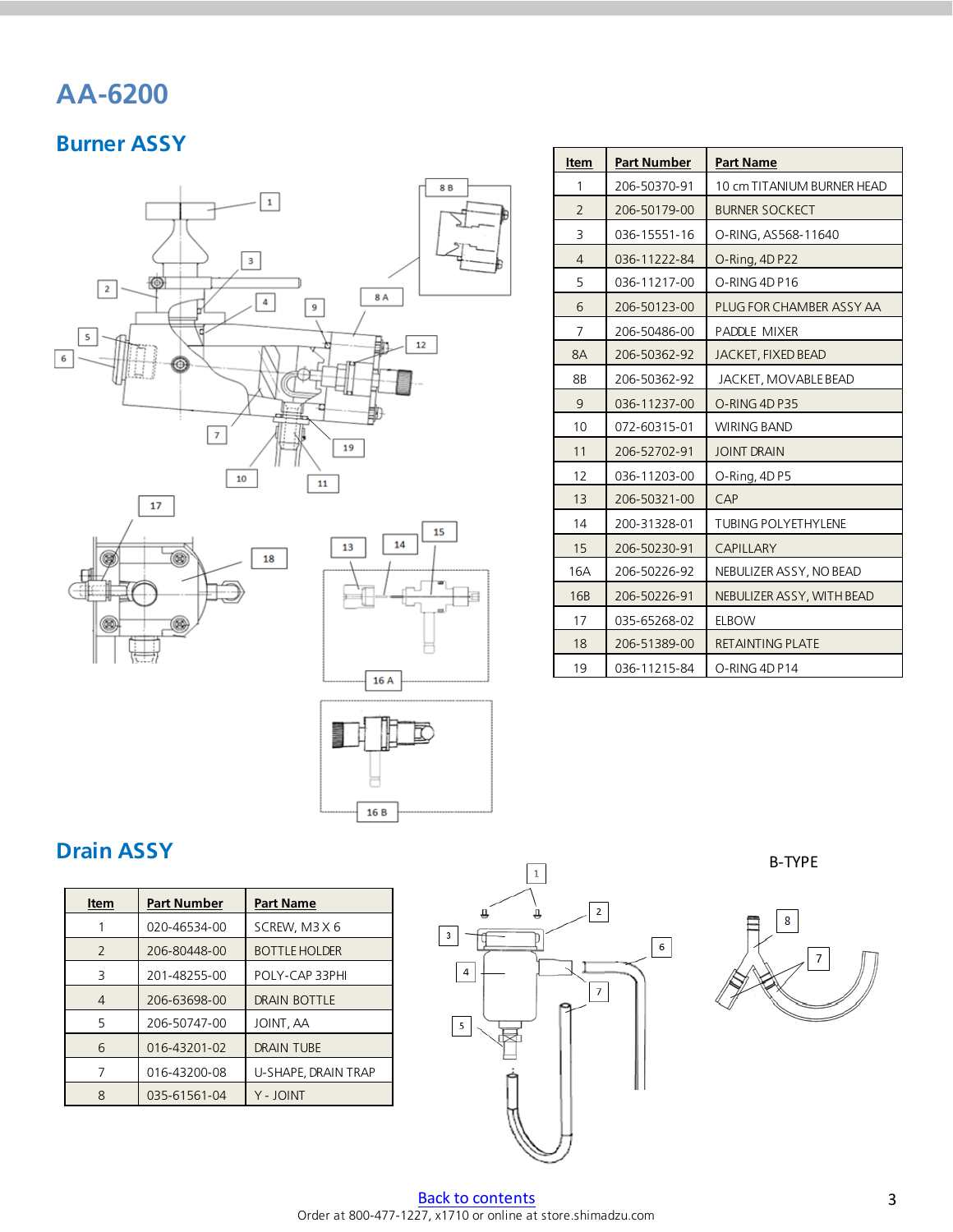### <span id="page-3-0"></span>**Maintenance Parts: AA-6200**

|             | <b>Part Name</b>            | <b>Part Number</b> | <b>Remarks</b>                                             | Replacement                 |
|-------------|-----------------------------|--------------------|------------------------------------------------------------|-----------------------------|
| $D2$ -Lamp  | Lamp, D2 L6380              | 062-65055-05       | Deuterium lamp                                             | 1 Year                      |
|             |                             |                    |                                                            |                             |
| O-Ring Sets | O-Ring Set                  | 206-82037-92       | STD O-ring (Fluorine-containing<br>rubber)                 | *See Chemical Compatibility |
|             | O-Ring Set, Organics        | 206-82037-96       | Perfluoroelastomer (FFKM)                                  | *See Chemical Compatibility |
|             | O-Ring Set, Silicon         | 206-82037-94       | Silicon Rubber (VQM)                                       | *See Chemical Compatibility |
| Burner Head | <b>Burner Head ASSY</b>     | 206-50370-91       | Titanium, 10 cm                                            | 3 Years                     |
|             | High Temp Burner Head       | 206-50300-91       | Titanium, N2O-C2H2, 5 cm                                   | 3 Years                     |
|             |                             |                    |                                                            |                             |
| Hoses       | Hose, 8x2B-BK               | 016-02101-04       | For support gas (Air/Argon), Black                         | 3 Years                     |
|             | Hose, 8×2B-R                | 016-02101-03       | For fuel gas (C2H2), Red                                   | 3 Years                     |
|             | Hose, 8×2B-G                | 016-02101-01       | For support gas (N2O), Green                               | 3 Years                     |
|             |                             |                    |                                                            |                             |
| Atomizer    | Nebulizer                   | 206-50226-91       | With Impact bead                                           | 2 Years                     |
|             | Nebulizer                   | 206-50226-92       | Without Impact bead                                        |                             |
|             | <b>Burner Socket</b>        | 206-50179-00       |                                                            | 3 Years                     |
|             | Chamber ASSY                | 206-50363-91       | Engineering plasticPP                                      | 6 Years                     |
|             | Mixer                       | 206-50486-00       |                                                            | 6 Years                     |
| Tubing      | Sampling tube               | 206-50438-91       | Teflon tube for sample uptake                              | *See Chemical Compatibility |
|             | Drain ASSY                  | 206-50748-92       | Overflow-type drainage trap                                |                             |
|             | Polyethylene capillary No.3 | 200-31328-01       | For sealing the capillary                                  |                             |
|             | Drain Tubing                | 016-43201-02       | Drain tube, connects to drain bottle.<br>Specify 3 meters. |                             |
|             |                             |                    |                                                            |                             |
| Misc.       | Software, WizAArd 2.40      | 206-58481-91       | Compatible with Windows 7, 32-bit                          |                             |
|             | Cleaning wire               | 201-79229-01       | For cleaning the capillary                                 |                             |
|             | Seal Joint Assembly         | 206-52039-91       | For gas leak checking                                      |                             |
|             | Window Panel w(30)-Q        | 205-82661-02       | Optical windows, inside atomization chamber                |                             |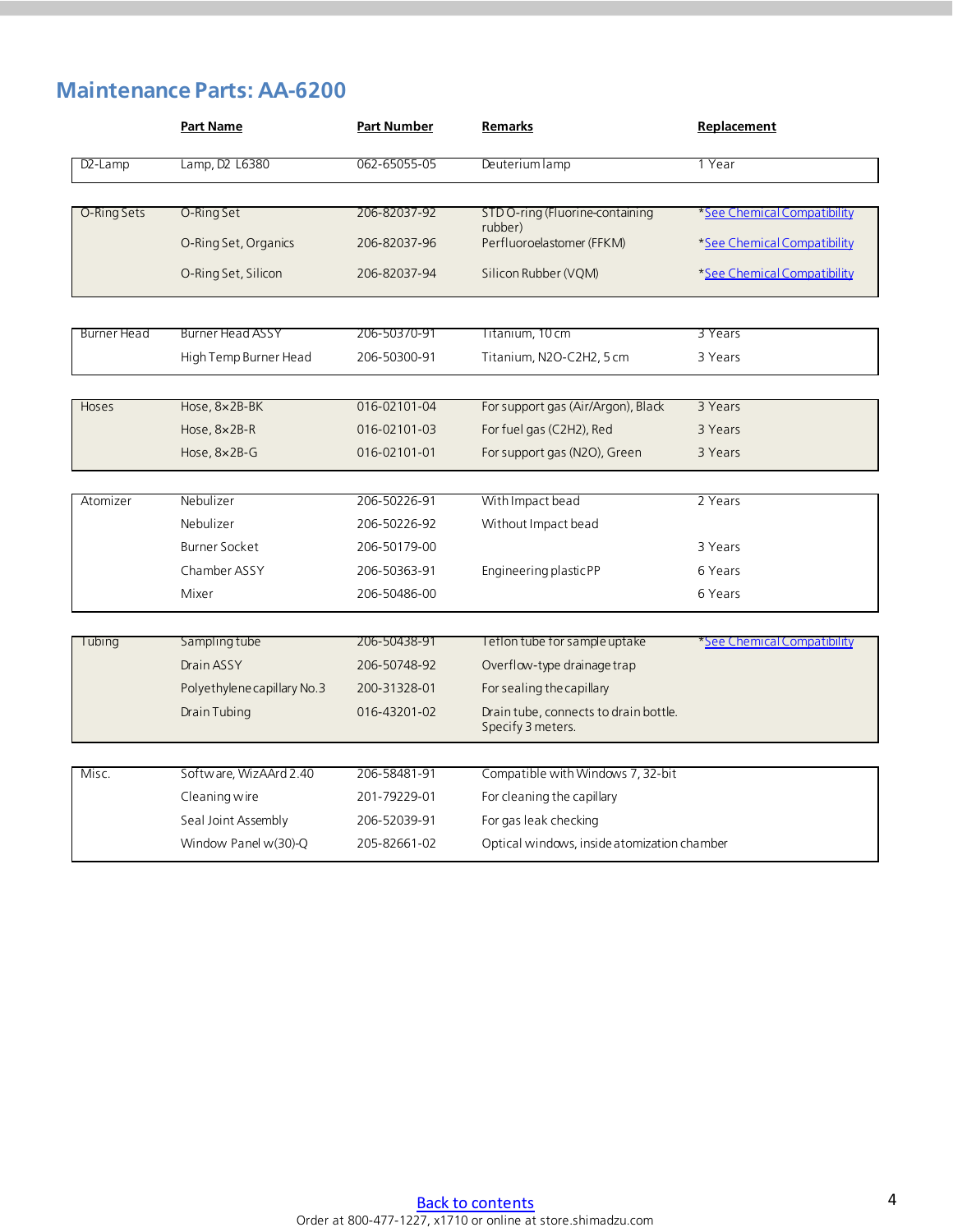### <span id="page-4-0"></span>ASC-6100



| Item           | <b>Part Number</b> | <b>Part Name</b>              |
|----------------|--------------------|-------------------------------|
| 1              | 037-02881-03       | <b>KNOB</b>                   |
| $\mathcal{P}$  | 206-50062-00       | <b>TURNTABLE FOR ASC-6100</b> |
| 3              | 206-50290-91       | NOZZLE ASSY. F                |
| $\overline{4}$ | 206-50295-01       | <b>COVER, TURNTABLE</b>       |
| 5              | 206-87284-91       | 2 LITER RINSE BOTTLE          |
| 6              | 206-50265-00       | <b>BOTTLE HOLDER</b>          |
| 7              | 206-50468-91       | RS232C CABLE                  |
| 8              | 071-60816-12       | <b>POWER CABLE</b>            |
| 9              | 037-51260-09       | <b>CANOE CLIP-WHITE</b>       |
| 10             | 036-11206-00       | O-RING, 4D P8                 |



### <span id="page-4-1"></span>**Maintenance Parts: ASC-6100**

|                         | <b>Part Name</b>        | <b>Part Number</b> | Remarks                             | Replacement |
|-------------------------|-------------------------|--------------------|-------------------------------------|-------------|
|                         |                         |                    |                                     |             |
| <b>Nozzles</b>          | Nozzle ASSY, F          | 206-50290-91       | Standard                            |             |
|                         | Nozzle ASSY, HVG        | 206-67563-00       | For HVG                             |             |
|                         |                         |                    |                                     |             |
| <b>Vials &amp; Cups</b> | 16 mL Sample vial       | 046-00147-04       | Each, polypropylene, Flame Cont.    |             |
|                         | 16 mL Sample vial       | 220-95369-00       | 1000/PK, polypropylene, Flame Cont. |             |
|                         | 53 mL Glass Vial        | 200-93113-05       | Each, glass, Flame Cont.            |             |
|                         | Glass Test tube (12 mL) | 046-00150-27       | 12 mL Glass                         |             |
|                         |                         |                    |                                     |             |
| Misc.                   | Rinse liquid bottle     | 206-87284-91       | 2 L plastic tank for rinse liquid   |             |
|                         | COMMUNICATION CABLE     | 206-50468-91       |                                     |             |
|                         | <b>POWER CABLE</b>      | 071-60816-12       |                                     |             |
|                         | Fuse                    | 072-02004-11       | 250 V, 3.15 A, Type T               |             |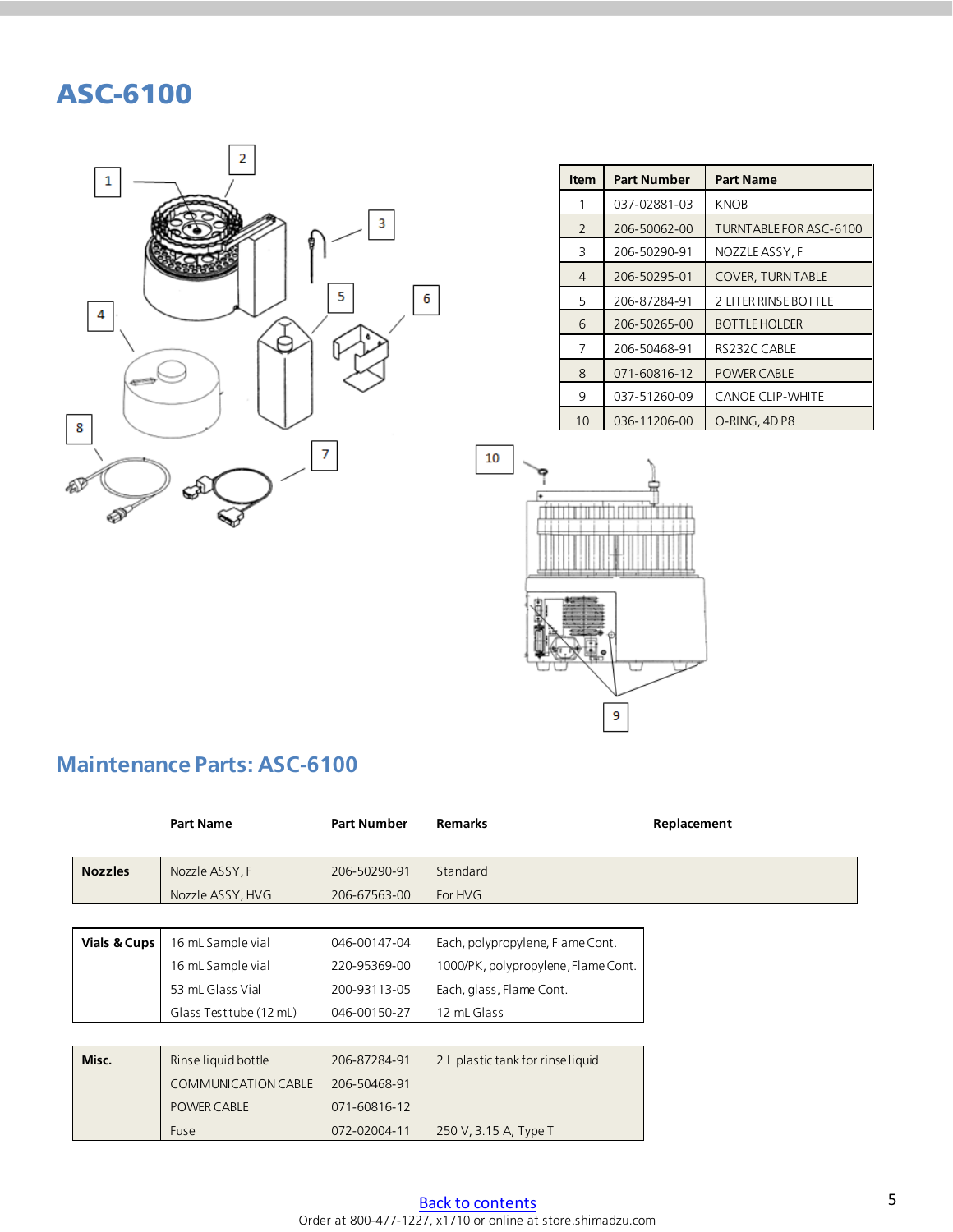## <span id="page-5-0"></span>Hydride Vapor Generator



| <u>Item</u>    | <b>Part Name</b>                               | <b>Part Number</b> |
|----------------|------------------------------------------------|--------------------|
| 1              | Hydride vapor generator main body              |                    |
| $\overline{2}$ | Reagent bottle (poltethylene)                  | 204-09363-01       |
| 3              | Gas Hose                                       | 204-05845-02       |
| 4              | Drain tube (Tygon)                             | 206-60250-02       |
| 5              | AC Cable (110-117 V)                           | 206-13774-00       |
|                | Pow er cable (220-240 V)                       | 071-60814-05       |
| 6              | Fluorinated rubber tube                        | 206-60250-01       |
| 7              | Guide plate                                    | 206-18033-00       |
| 8              | Fuse 1 A (110-117 V)                           | 072-01214-02       |
|                | Fuse 0.3 A (220-240 V)                         | 072-01664-12       |
| 9              | Cell holder                                    | 206-77610-91       |
| 10             | Absorption cell                                | 206-77607-00       |
| 11             | Hose clamp, 16 mm                              | 037-61019-00       |
| 12             | Pump tube 080 (reagent)                        | 208-90038-08       |
| 13             | Pump tube 130 (sample)                         | 208-90038-13       |
| 14             | Front cover                                    | 206-17878-00       |
| 15             | Side cover                                     | 206-17879-00       |
| 16             | Gas/liquid separator                           | 206-17839-00       |
| 17             | Manifold                                       | 206-17825-00       |
| 18             | <b>Reaction Coil</b>                           | 206-18037-00       |
| 19             | Hose nipple                                    | 204-64601-00       |
| 20             | O-ring, EPR                                    | 200-62522-00       |
| 21             | Suction tube (yellow-marked) for NaBH4         | 206-18036-01       |
| 22             | Suction tube (blue-marked) for HCI             | 206-18036-02       |
| 23             | Suction tube (not marked, 30 cm) for<br>sample | 206-18036-03       |
| 24             | Suction tube (not marked, 80 cm) for ASC       | 206-18036-04       |
| 25             | Wire mark (yellow)                             | 072-83083-03       |
| 26             | Wire mark (blue)                               | 072-83083-02       |
| 27             | Vinyl cover                                    | 206-18068-00       |
| 28             | Grounding line                                 | 202-32982-00       |
| 29             | Label (flow path diagram)                      | 206-18616-00       |
| 30             | Hose nipple, HN802                             | 035-61522-00       |
| 31             | Hose clamp, 14 mm                              | 037-61018-00       |
| 32             | Instruction manual                             | 206-96739-00       |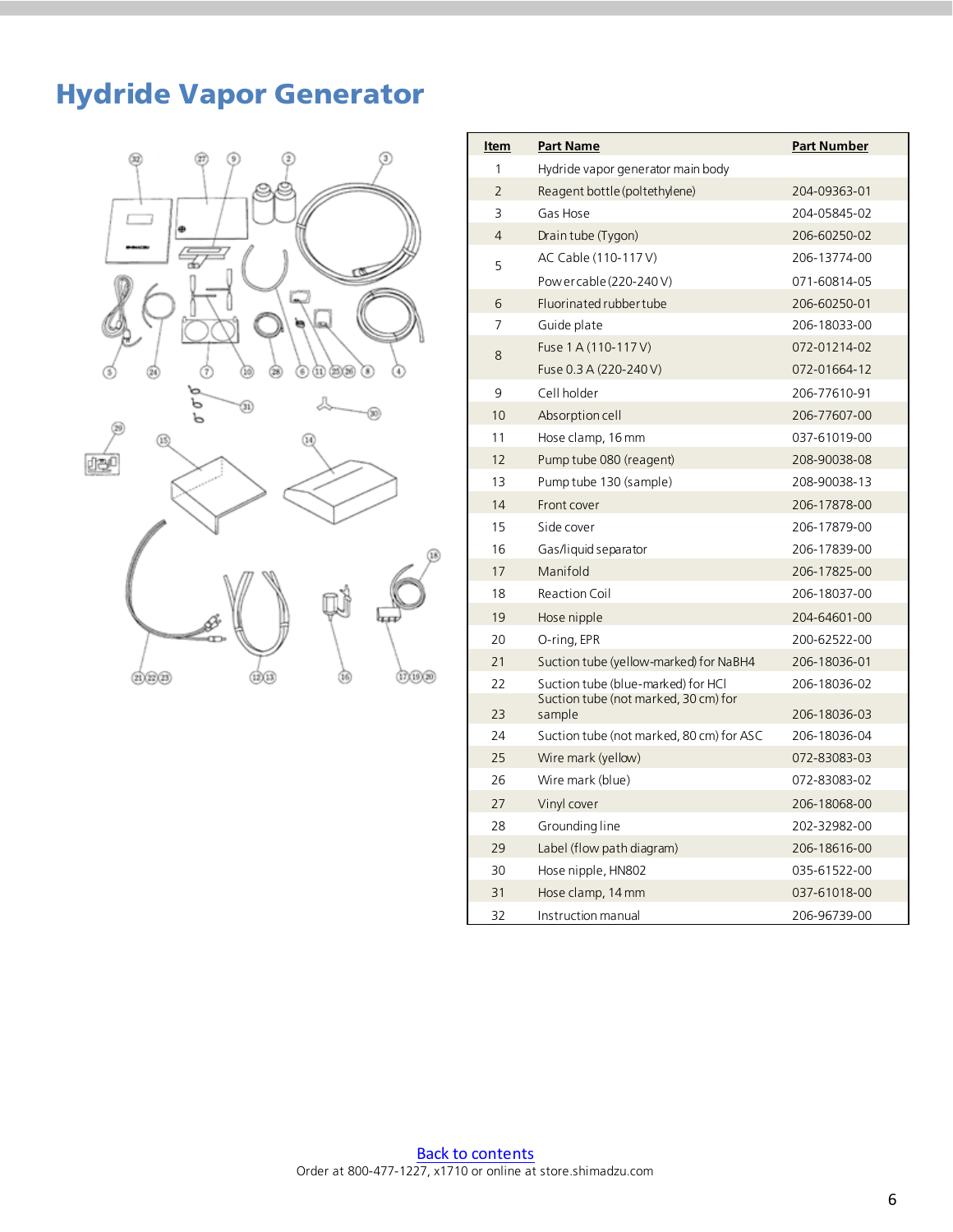### <span id="page-6-0"></span>**Consumables: HVG Unit**

| <b>Part Name</b>        | <b>Part Number</b> | Appearance |
|-------------------------|--------------------|------------|
| Pump tube 080 (reagent) | 208-90038-08       |            |
| Pump tube 130 (sample)  | 208-90038-13       |            |
| Absorption cell         | 206-77607-00       |            |

#### <span id="page-6-1"></span>**Maintenance Parts: HVG Unit**

| <b>Part Name</b>                          | <b>Part Number</b> | <b>Appearance</b> |
|-------------------------------------------|--------------------|-------------------|
| Gas/liquid separator                      | 206-17839-00       |                   |
| Manifold (except for O-ring, hose nipple) | 206-17825-00       |                   |
| Reaction Coil                             | 206-18037-00       |                   |
| Suction tube (yellow-marked) for NaBH4    | 206-18036-01       |                   |
| Suction tube (blue-marked) for HCl        | 206-18036-02       |                   |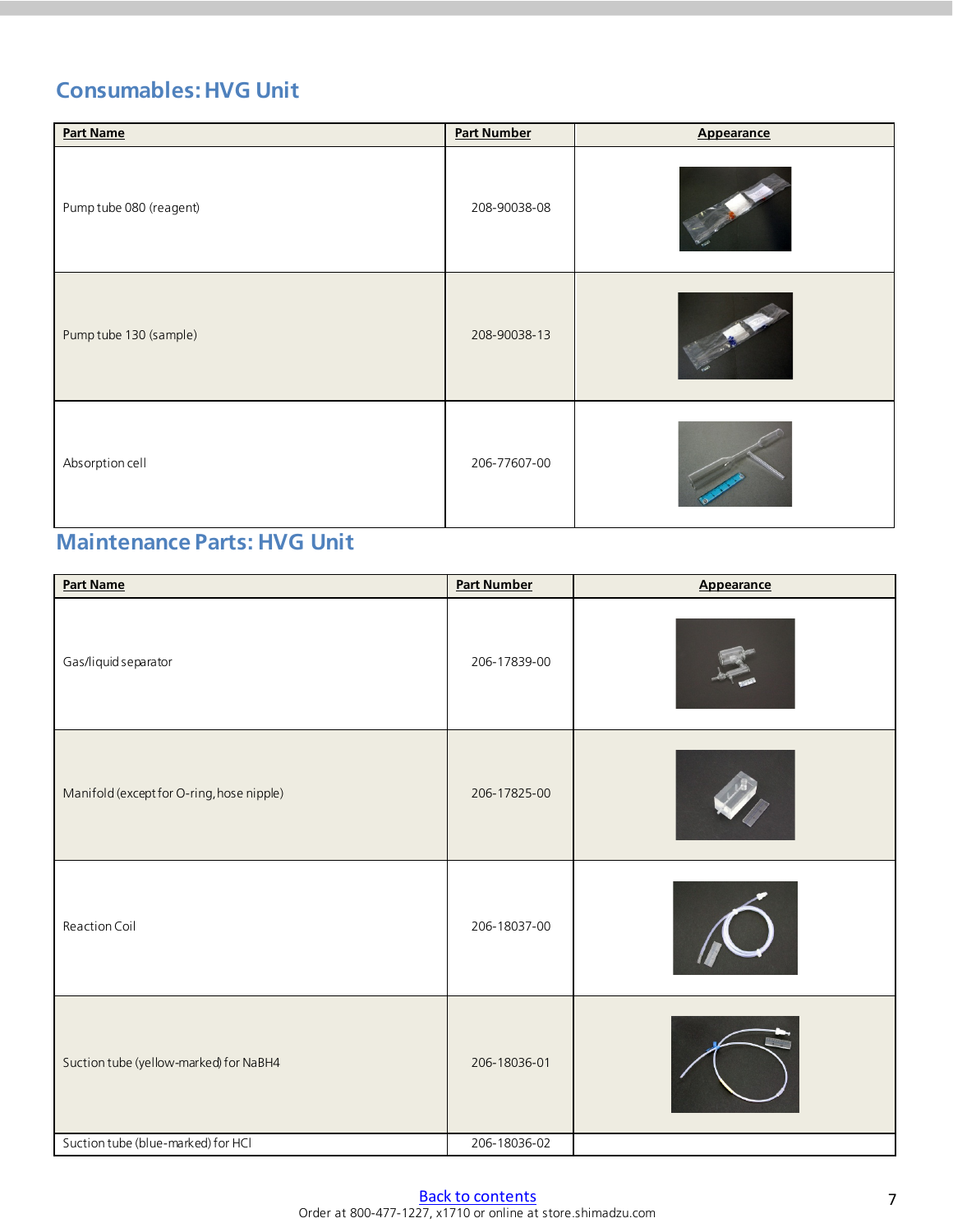| Suction tube (not marked, 30 cm) for sample | 206-18036-03 |  |
|---------------------------------------------|--------------|--|
| Suction tube (not marked, 80 cm) for ASC    | 206-18036-04 |  |
| Fluorinated rubbertube                      | 206-60250-01 |  |
| Joint (reagent)                             | 206-17826-01 |  |
| Joint (sample)                              | 206-17826-02 |  |

### <span id="page-7-0"></span>Atom Booster



| <b>Atomic Booster</b> |
|-----------------------|
|                       |

| Item | <b>Part Number</b> | <b>Part Name</b>        |
|------|--------------------|-------------------------|
|      | 206-50957-91       | Atom Booster Assembly   |
|      | 206-50937-01       | Quartz Tube Replacement |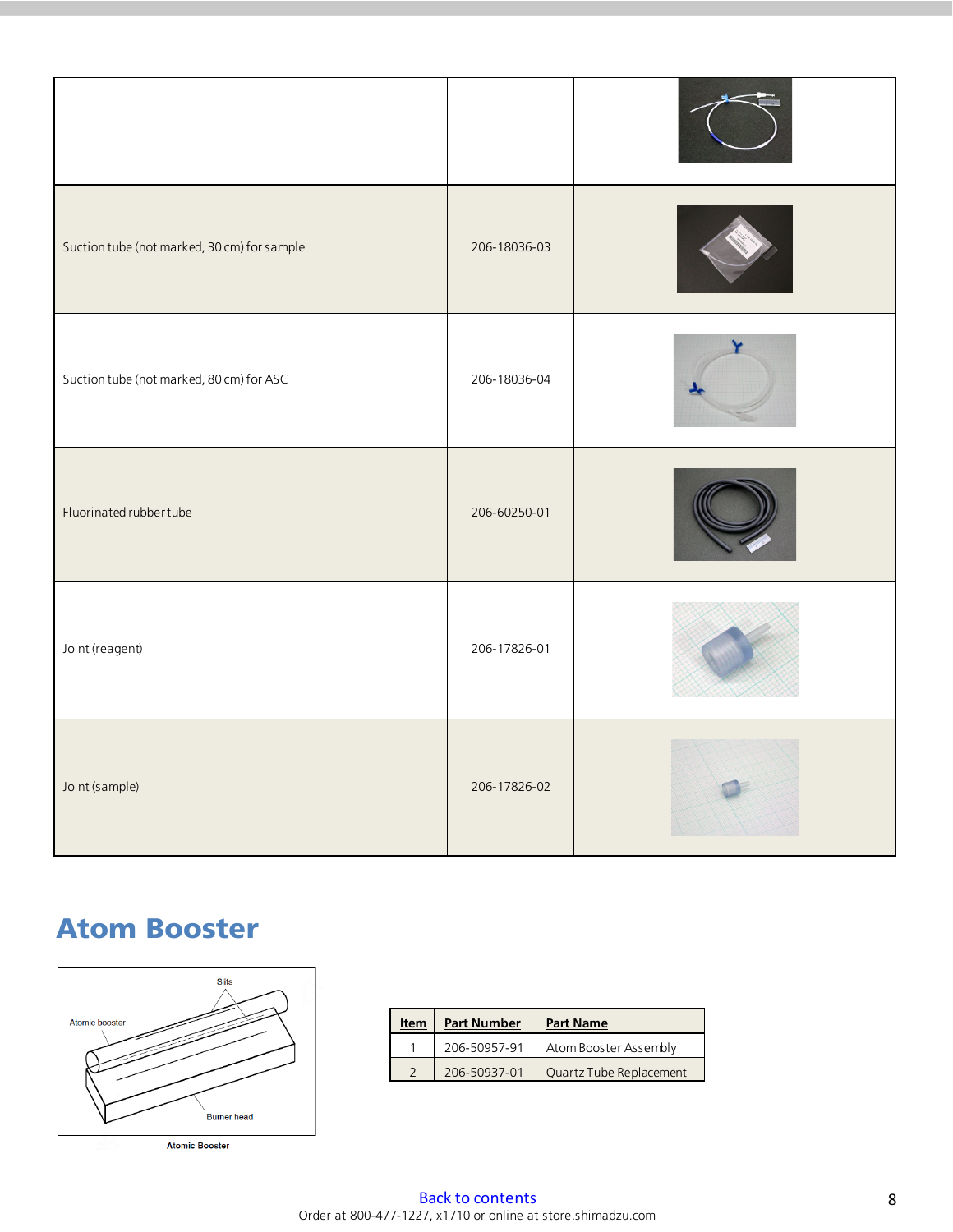## <span id="page-8-0"></span>Chemical Compatibility

#### <span id="page-8-1"></span>AA-6200

|                             | <b>Drain Tank</b> | <b>Drain Tube</b> |                    | O-Rings      |             |              | Chamber          | <b>Conditions of</b>                                                       |
|-----------------------------|-------------------|-------------------|--------------------|--------------|-------------|--------------|------------------|----------------------------------------------------------------------------|
| <b>Chemical Name</b>        | (Polyethlyene)    | Standard          | Optional<br>(PTFE) | Standard     | <b>FFKM</b> | VQM          | <b>Nebulizer</b> | <b>Use</b>                                                                 |
| Water <sup>1</sup>          | A                 | A                 | А                  | А            | А           | A            | A                |                                                                            |
| <b>Ethanol</b>              | B                 | B                 | B                  | B            | B           | B            | B                |                                                                            |
| <b>Hydrochloric</b><br>acid | B                 | B                 | B                  | B            | B           | B            | B                |                                                                            |
| <b>Nitric acid</b>          | B                 | B                 | B                  | B            | B           | B            | B                |                                                                            |
| <b>Sulfuric acid</b>        | B                 | B                 | B                  | B            | B           | B            | B                |                                                                            |
| <b>Hydrofluoric</b><br>acid | B                 | B                 | B                  | B            | B           | $\times$     | B                |                                                                            |
| <b>Perchloric acid</b>      | B                 | B                 | Β                  | B            | B           | $\times$     | B                |                                                                            |
| <b>Methanol</b>             | B                 | B                 | B                  | $\mathsf{C}$ | B           | B            | B                | Change O-rings                                                             |
| <b>Sodium</b><br>hydroxide  | B                 | B                 | B                  | $\times$     | B           | $\times$     | B                |                                                                            |
| <b>Gasoline</b>             | $\mathsf{C}$      | $\mathsf{C}$      | B                  | B            | B           | $\times$     | B                | Change the drain tank<br>once every month.<br>Change the standard          |
| Petroleum                   | $\subset$         | $\mathsf{C}$      | Β                  | B            | B           | $\mathsf C$  | B                | drain tube once every<br>month, or replace it with<br>the optional product |
| <b>Acetic acid</b>          | $\mathsf{C}$      | $\mathsf{C}$      | B                  | X            | B           | B            | B                | Change the O-rings to<br>the optional products.                            |
| <b>MIBK</b>                 | $\mathsf{C}$      | $\mathsf{C}$      | B                  | X            | B           | $\mathsf C$  | B                | Change the drain tank<br>once every month.                                 |
| <b>Butyl acetate</b>        | $\mathsf{C}$      | $\mathsf C$       | B                  | $\times$     | B           | $\subset$    | B                | Change the standard<br>drain tube once every                               |
| <b>Acetone</b>              | $\mathsf{C}$      | $\mathsf{C}$      | B                  | X            | B           | $\mathsf{C}$ | B                | month, or replace it with<br>the optional product.                         |

**1: Acid concentration less than 0.5%**

**A: Applicable. Replacement required once every 3 years**

**B: Applicable. Replacement required once a year**

**C: Applicable. Replacement required once a month**

**X: Cannot be used**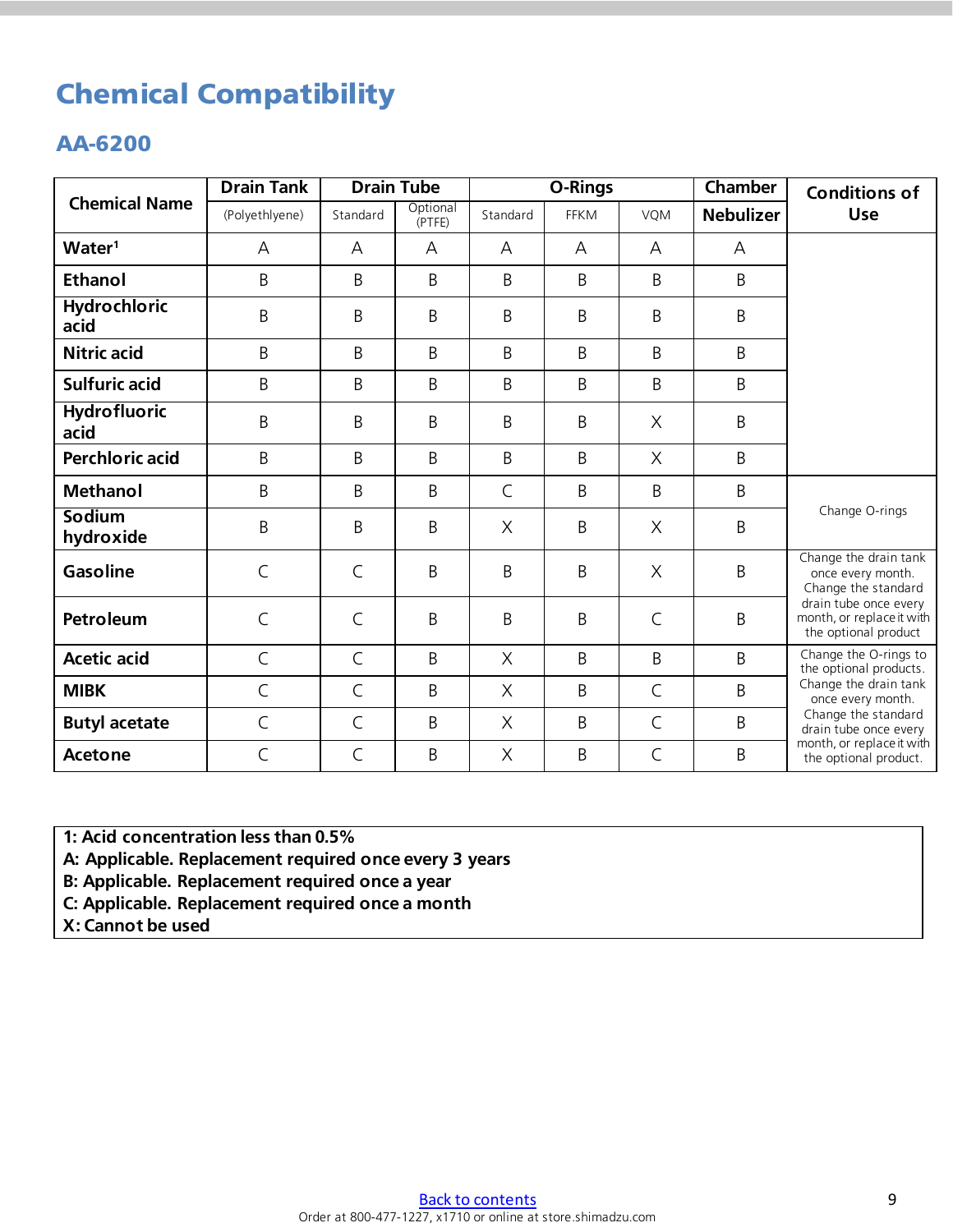#### <span id="page-9-0"></span>ASC-6100

| <b>Chemical Name</b> | <b>Measurement</b><br>Method | <b>Flame Continuous</b><br>Method |                        |  |
|----------------------|------------------------------|-----------------------------------|------------------------|--|
|                      | <b>Application</b>           | <b>Sample</b>                     | <b>Rinse</b><br>Liquid |  |
| Water <sup>*1</sup>  |                              | $\circ$                           | О                      |  |
| Ethanol              | О                            | О                                 |                        |  |
| Hydrochloric acid    | O                            | О                                 |                        |  |
| Nitric acid          |                              | O                                 | О                      |  |
| Sulfuric acid        |                              | О                                 | О                      |  |
| Hydrofluoric acid    |                              | O                                 | ×                      |  |
| Xylene               | ×                            | ×                                 |                        |  |
| Perchloric acid      | $\circ$ <sup>2</sup>         | ×                                 |                        |  |
| Methanol             | O                            | $\circ$                           |                        |  |
| Sodium hydroxide     |                              | О                                 | ×                      |  |
| Gasoline             |                              | ×                                 | ×                      |  |
| Petroleum            |                              | $\times$                          | ×                      |  |
| Acetic acid          |                              | $\times$                          | ×                      |  |
| <b>MIBK</b>          | $\times$                     | ×                                 |                        |  |
| Butyl acetate        | $\times$                     | ×                                 |                        |  |
| Acetone              | ×                            | ×                                 |                        |  |
| <b>IPA</b>           | ×                            | ×                                 |                        |  |
| <b>THF</b>           | ×                            | ×                                 |                        |  |

○: Can be used; for the replacement intervals of the parts, see "Maintenance Parts".

 $\triangle$  : Can be used; the replacement interval of a pump tube is 3 months. For the replacement intervals of other parts, see 'Maintenance Parts".

- $\times:$  Use prohibited
- \*1 : Acid concentration of 0.5 % or lower
- \*2 : For sample cups and reagent cups, use those made of glass (optional).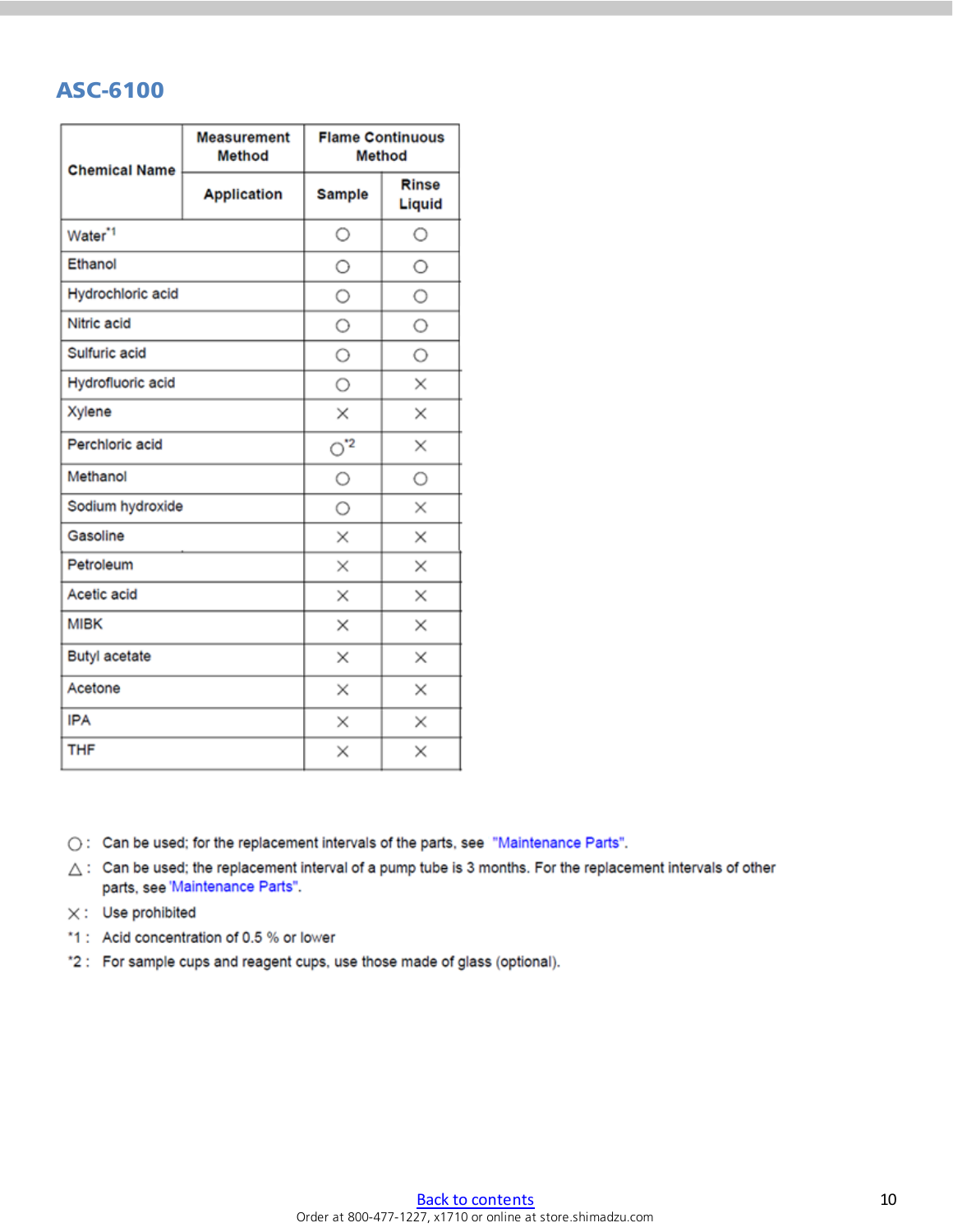### <span id="page-10-0"></span>Lamps

### <span id="page-10-1"></span>**Single Element Lamps**

| Name         | Symbol       | <b>Part Number</b> | Name      | Symbol               | <b>Part Number</b> |
|--------------|--------------|--------------------|-----------|----------------------|--------------------|
| Aluminum     | $\mathsf{A}$ | 200-38422-01       | Nickel    | Ni                   | 200-38422-15       |
| Antimony     | Sb           | 200-38422-24       | Niobium   | <b>N<sub>b</sub></b> | 200-38422-32       |
| Arsenic      | As           | 200-38422-42       | Palladium | Pd                   | 200-38422-41       |
| Barium       | Ba           | 200-38422-03       | Platinum  | Pt                   | 200-38422-20       |
| Beryllium    | Be           | 200-38422-04       | Potassium | K.                   | 200-38422-22       |
| Bismuth      | Bi           | 200-38422-43       | Rhenium   | Re                   | 200-38422-44       |
| <b>Boron</b> | B            | 200-38422-39       | Rhodium   | <b>Rh</b>            | 200-38422-49       |
| Cadmium      | Cd           | 200-38422-06       | Rubidium  | <b>Rb</b>            | 200-38422-33       |
| Calcium      | Ca           | 200-38422-05       | Ruthenium | Ru                   | 200-38422-45       |
| Cerium       | Ce           | 200-38422-26       | Selenium  | Se                   | 200-38422-46       |
| Cesium       | Cs           | 200-38422-27       | Silicon   | Si                   | 200-38422-16       |
| Chromium     | Cr           | 200-38422-07       | Silver    | Ag                   | 200-38422-02       |
| Cobalt       | Co           | 200-38422-09       | Sodium    | Na                   | 200-38422-14       |
| Copper       | Cu           | 200-38422-08       | Strontium | Sr                   | 200-38422-34       |
| Dysprosium   | <b>Dy</b>    | 200-38422-60       | Tantalum  | Ta                   | 200-38422-35       |
| Gallium      | Ga           | 200-38422-40       | Tellurium | Te                   | 200-38422-47       |
| Germanium    | Ge           | 200-38422-11       | Thallium  | T                    | 200-38422-74       |
| Gold         | Au           | 200-38422-25       | Tin       | Sn                   | 200-38422-18       |
| Iron         | Fe           | 200-38422-10       | Titanium  | Ti                   | 200-38422-17       |
| Lanthanum    | La           | 200-38422-29       | Tungsten  | W                    | 200-38422-36       |
| Lead         | Pb           | 200-38422-21       | Vanadium  | $\vee$               | 200-38422-19       |
| Lithium      | Li           | 200-38422-30       | Zinc      | Zn                   | 200-38422-23       |
| Magnesium    | Mg           | 200-38422-12       | Zirconium | Zr                   | 200-38422-37       |
| Manganese    | Mn           | 200-38422-13       |           |                      |                    |
| Mercury      | Hg           | 200-38422-28       |           |                      |                    |
| Molybdenum   | Mo           | 200-38422-31       |           |                      |                    |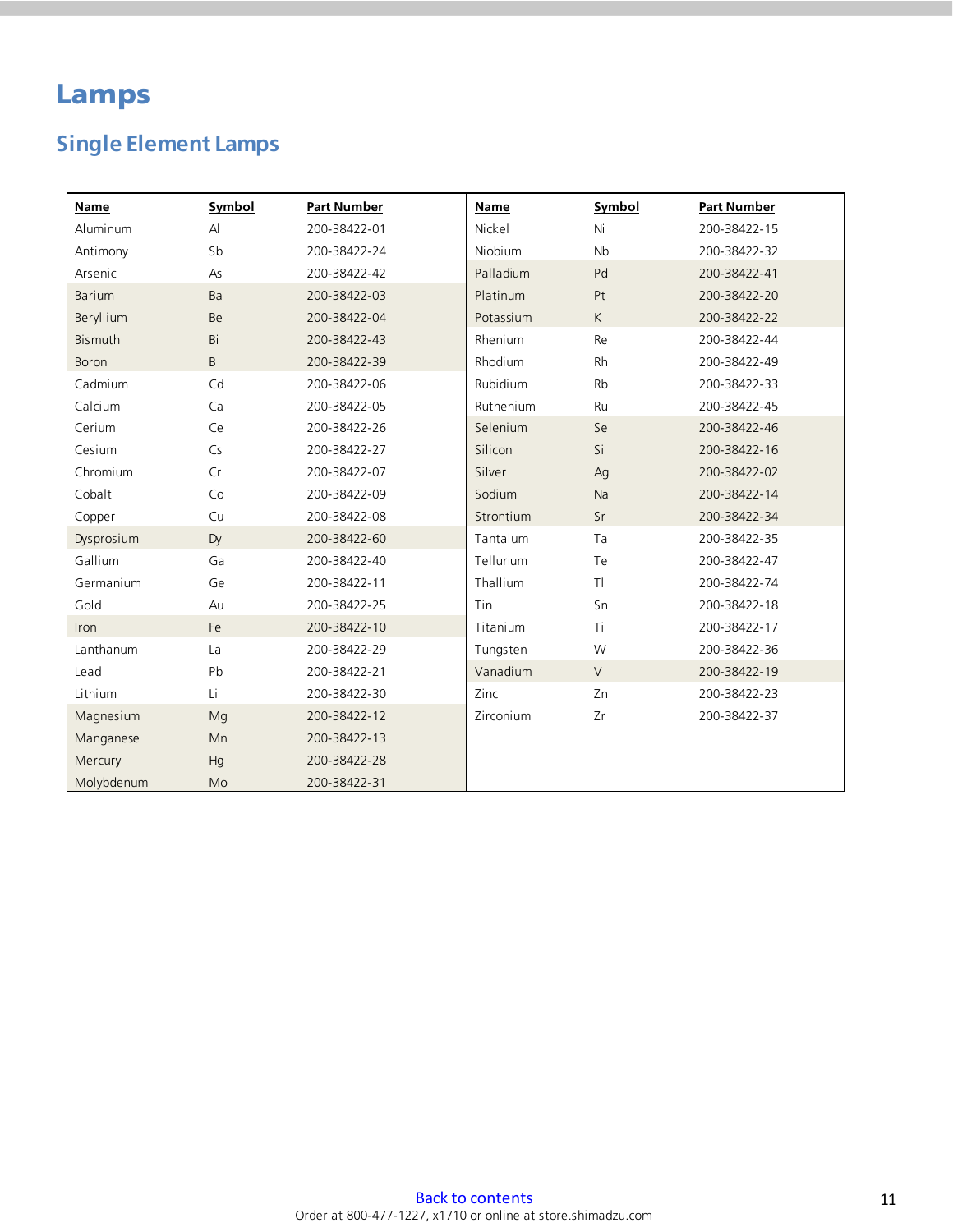### <span id="page-11-0"></span>**Multi-Element-Special Order Items**

| <b>Base Element</b> | <b>Amalgam Metal/s</b> | P/N      | <b>Base Element</b> | <b>Amalgam Metal/s</b> | P/N      |
|---------------------|------------------------|----------|---------------------|------------------------|----------|
| <b>Aluminium</b>    | Ca                     | 80014625 | Chromium            | Co+Fe+Mn+Ni            | 80018218 |
|                     | $Ca + Fe + Mg$         | 80018135 |                     | Cu                     | 80014710 |
|                     | $Ca + Mg$              | 80014866 |                     | $Cu + Co$              | 80018205 |
|                     | Ca+Cu+Fe+Mg+Si+Zn      | 80018133 |                     | $Cu + Fe$              | 80018224 |
|                     | Mg                     | 80014627 |                     | $Cu + Fe + Mn$         | 80018225 |
|                     | Si                     | 80014630 |                     | $Cu + Fe + Ni$         | 80018227 |
|                     | $Si + Ti$              | 80014869 |                     | $Cu + Mn$              | 80018229 |
|                     | Τi                     | 80014660 |                     | $Cu + Mn + Ni$         | 80018230 |
| Antimony            | $As + Bi$              | 80014872 |                     | $Cu + Ni$              | 80018233 |
| <b>Arsenic</b>      | $Se + Te$              | 80014874 |                     | $Cu + Ni + Ag$         | 80018234 |
| <b>Barium</b>       | $Ca + Mg + Sr$         | 80018161 |                     | Cu+Fe+Mn+Ni            | 80018226 |
|                     | Sr                     | 80014663 |                     | Cu+Fe+Ni+Ag            | 80018228 |
| Cadmium             | Zn                     | 80014666 |                     | Fe                     | 80014713 |
| Calcium             | Ba                     | 80014669 |                     | Fe + Mn                | 80018236 |
|                     | $Ba + Sr$              | 80014876 |                     | $Fe + Mn + Ni$         | 80018237 |
|                     | Mg                     | 80014672 |                     | Fe + Ni                | 80018239 |
|                     | $Mg + Si$              | 80014879 |                     | Mn                     | 80014716 |
|                     | $Mg + Zn$              | 80014882 |                     | Mn + Ni                | 80018241 |
|                     | Si                     | 80014676 |                     | Mo                     | 80014719 |
|                     | Sr                     | 80014680 |                     | Ni                     | 80014722 |
|                     | Zn                     | 80014683 | <b>Cobalt</b>       | Cu                     | 80014725 |
| Chromium            | Co                     | 80014688 |                     | $Cu + Fe$              | 80018177 |
|                     | $Co + Cu + Fe$         | 80018206 |                     | $Cu + Fe + Mn$         | 80018178 |
|                     | $Co + Cu + Mn$         | 80018213 |                     | $Cu + Fe + Ni$         | 80018183 |
|                     | $Co + Cu + Ni$         | 80018215 |                     | $Cu + Mn$              | 80018185 |
|                     | $Co + Fe$              | 80018216 |                     | $Cu + Mn + Ni$         | 80018187 |
|                     | $Co + Fe + Mn$         | 80018217 |                     | Cu+Fe+Mn+Mo            | 80018179 |
|                     | $Co + Fe + Ni$         | 80018219 |                     | Cu+Fe+Mn+Ni            | 80018180 |
|                     | $Co + Mn$              | 80018220 |                     | Fe                     | 80014728 |
|                     | $Co + Mn + Ni$         | 80018221 |                     | Fe + Mn + Ni           | 80018193 |
|                     | $Co + Ni$              | 80018223 |                     | Mn                     | 80014731 |
|                     | Co+Cu+Fe+Mn            | 80018207 |                     | $Mn + Ni$              | 80018199 |
|                     | Co+Cu+Fe+Mn+Mo         | 80018208 |                     | Mo.                    | 80014734 |
|                     | Co+Cu+Fe+Mn+Ni         | 80018209 |                     | Ni                     | 80014737 |
|                     | Co+Cu+Fe+Ni            | 80018212 |                     |                        |          |
|                     | Co+Cu+Mn+Ni            | 80018214 |                     |                        |          |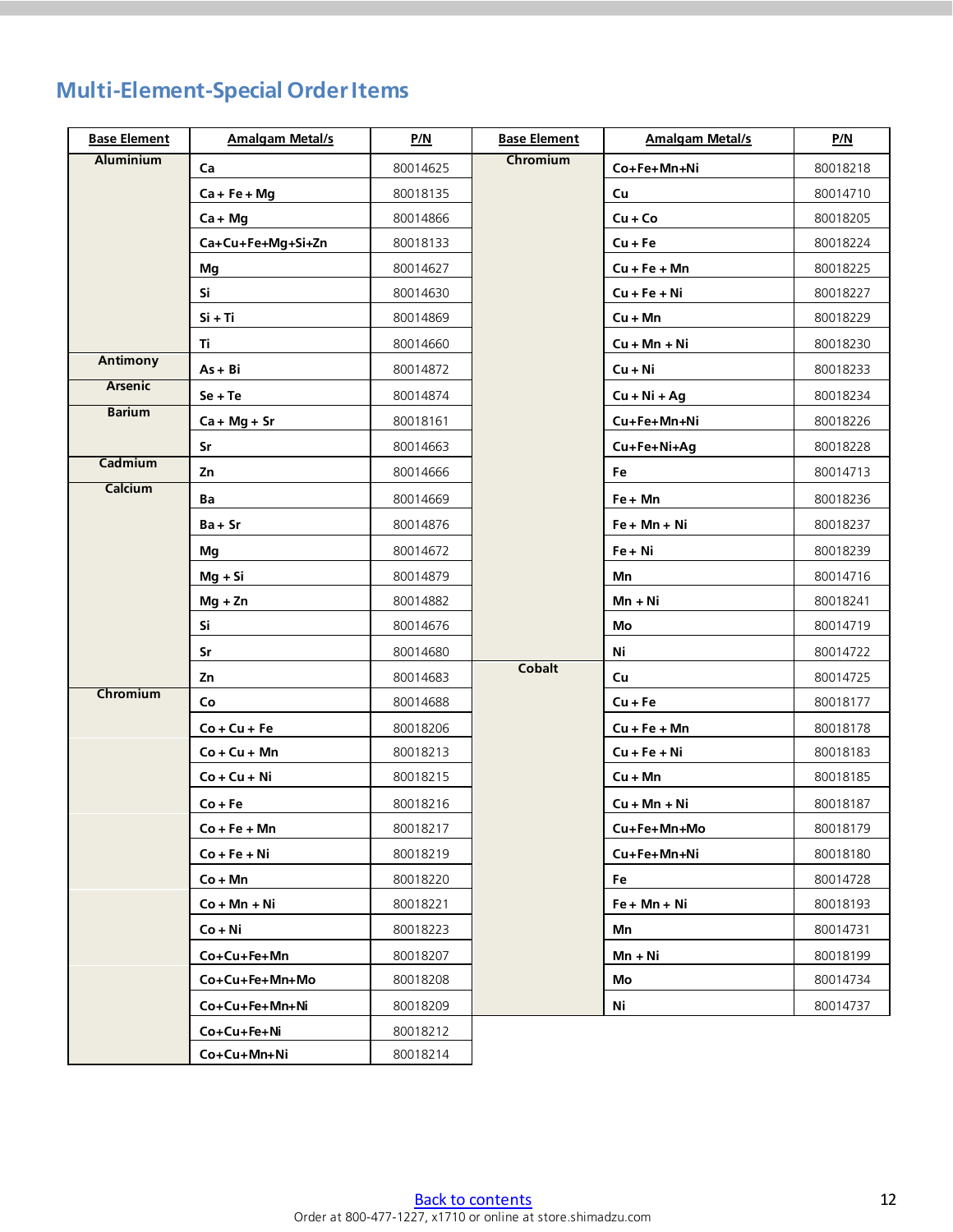### **Multi-Element – Special Order Items**

|                  | <b>Base Element</b> |                | P/N      | <b>Base Element</b> | <b>Amalgam Metal/s</b> | <u>P/N</u> |
|------------------|---------------------|----------------|----------|---------------------|------------------------|------------|
| Copper           | Fe                  |                | 80014740 | <b>Molybdenum</b>   | $Co + Cu$              | 80018189   |
|                  | Fe + Mn             |                | 80018245 |                     | $Co + Cu + Fe$         | 80018182   |
|                  |                     | $Fe + Mn + Ni$ | 80018247 |                     | $Co + Cu + Mn$         | 80018186   |
|                  |                     | $Fe + Mn + Zn$ | 80018249 |                     | $Co + Fe$              | 80018196   |
|                  | Fe + Mo             |                | 80018251 |                     | $Co + Fe + Mn$         | 80018192   |
|                  | Fe + Ni             |                | 80018252 |                     | $Co + Mn$              | 80018198   |
|                  |                     | $Fe + Ni + Ag$ | 80018253 |                     | $Cr + Co$              | 80018222   |
|                  | $Fe + Zn$           |                | 80018254 |                     | $Cr + Cu$              | 80018232   |
|                  | Mn                  |                | 80014743 |                     | $Cr + Fe$              | 80018238   |
|                  | $Mn + Ni$           |                | 80018258 |                     | $Cr + Mn$              | 80018240   |
|                  | Mn + Zn             |                | 80018260 |                     | $Cu + Fe$              | 80018251   |
|                  | Mo                  |                | 80014746 |                     | $Cu + Fe + Mn$         | 80018246   |
|                  | Ni                  |                | 80014748 |                     | $Cu + Mn$              | 80018257   |
|                  | Zn                  |                | 80014751 |                     | Fe + Mn                | 80018265   |
| Gold             | Ag                  |                | 80014810 | <b>Platinum</b>     | Ag                     | 80014849   |
|                  | Cu                  |                | 80014755 | <b>Silicon</b>      | Ti                     | 80014852   |
|                  | Cu + Ni             |                | 80018152 | <b>Silver</b>       | $\mathsf{Cr}$          | 80014855   |
|                  | Ni                  |                | 80014758 |                     | $Cr + Cu$              | 80018128   |
|                  | Pt                  |                | 80014761 |                     | Cu                     | 80014858   |
|                  | Pt + Ag             |                | 80018155 |                     | $Cu + Ni$              | 80018130   |
| <b>Iron</b>      | Mn                  |                | 80014814 | Sodium              | Κ                      | 80014861   |
|                  | Mn + Ni             |                | 80018266 |                     |                        |            |
|                  | $Mn + Zn$           |                | 80018268 |                     |                        |            |
|                  | Mo                  |                | 80014817 |                     |                        |            |
|                  | Ni                  |                | 80014819 |                     |                        |            |
|                  | Zn                  |                | 80014822 |                     |                        |            |
| <b>Magnesium</b> | Si                  |                | 80014825 |                     |                        |            |
|                  | Zn                  |                | 80018278 |                     |                        |            |
| <b>Manganese</b> | Mo                  |                | 80014828 |                     |                        |            |
|                  | Ni                  |                | 80014840 |                     |                        |            |
|                  | Zn                  |                | 80014844 |                     |                        |            |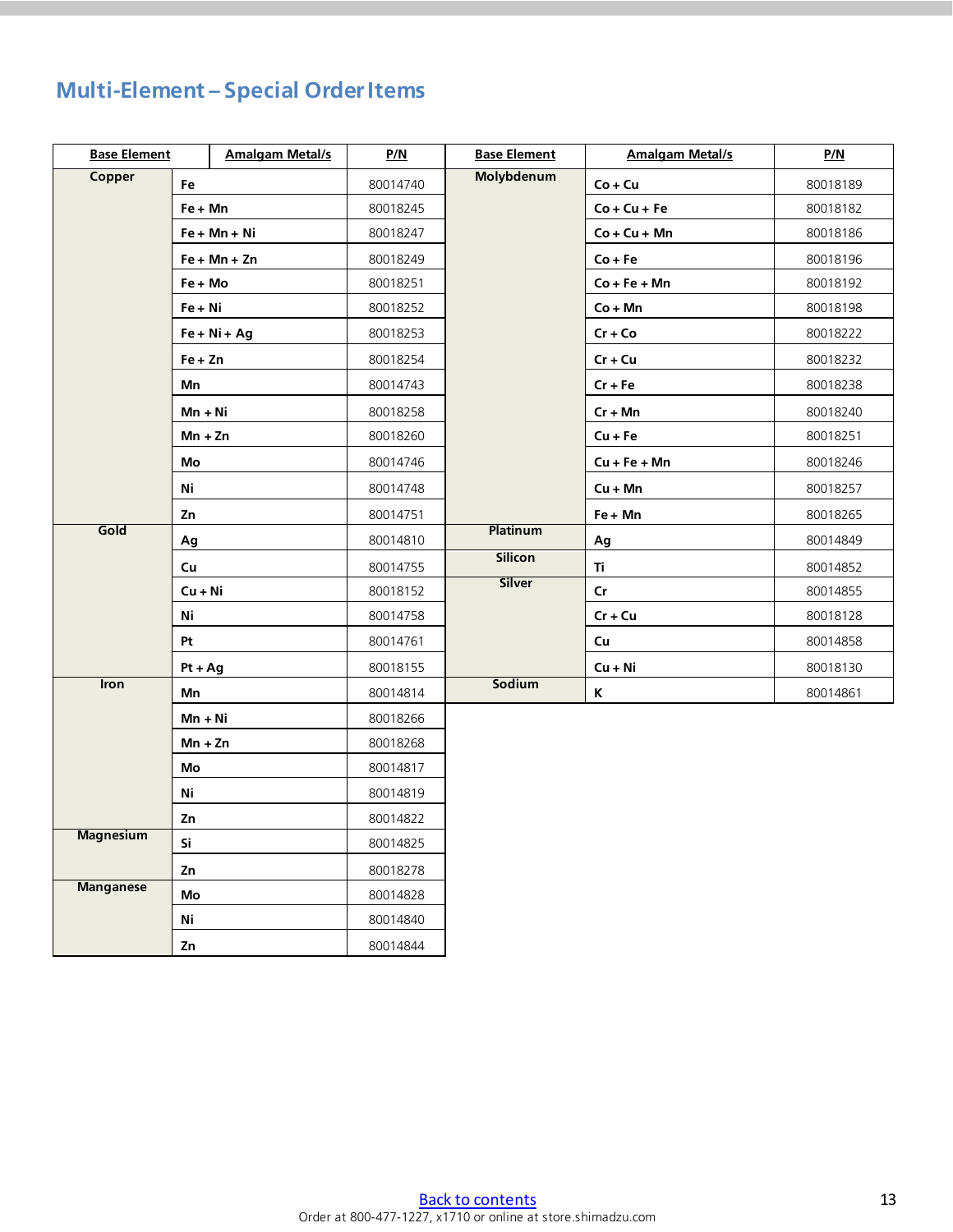### <span id="page-13-0"></span>**Single Element Standards**

#### **1000 mg/L, (ppm)**

| <b>Element Name</b> | <b>Element Symbol &amp; Matrix</b> | Part number  | <b>Element Name</b> | <b>Element Symbol &amp; Matrix</b> | Part number  |
|---------------------|------------------------------------|--------------|---------------------|------------------------------------|--------------|
| Aluminum            | Al in 2% HNO3                      | 220-95366-02 | Neodymium           | Ndin 2% HNO3                       | 220-95366-29 |
| Antimony            | Sbin 5% HNO3 + 0.1% HF             | 220-95366-14 | Nickel              | Niin 2% HNO3                       | 220-95366-30 |
| Antimony            | Sb in 5% Tartaric Acid + 2% HNO3   | 220-95366-15 | Niobium             | Nbin 2% HNO3 + 0.5% HF             | 220-95366-31 |
| Arsenic             | As in 2% HNO3                      | 220-95366-24 | Palladium           | Pd in 10% HNO3 + TrHF              | 220-95366-32 |
| Barium              | Bain 2% HNO3                       | 220-95366-36 | Phosphorus          | P from KH2PO4 in 0.05% HNO3        | 220-95366-34 |
| Beryllium           | Be in 2% HNO3                      | 220-95366-44 | Phosphorus          | P in 0.05% HNO3                    | 220-95366-33 |
| Bismuth             | Bi in 2% HNO3                      | 220-95366-54 | Potassium           | Kin 1% HNO3                        | 220-95366-35 |
| Cadmium             | Cd in 2% HNO3                      | 220-95366-64 | Praseodymium        | Prin 2% HNO3                       | 220-95366-37 |
| Calcium             | Cain 2% HNO3                       | 220-95366-65 | Rhenium             | Rein 2% HNO3                       | 220-95366-38 |
| Cerium              | Cein 2% HNO3                       | 220-95366-01 | Rubidium            | Rb in 1% HNO3                      | 220-95366-39 |
| Cesium              | Cs in 1% HNO3                      | 220-95366-03 | Samarium            | Sm in 2% HNO3                      | 220-95366-40 |
| Chromi um           | Crin2% HNO3                        | 220-95366-04 | Scandium            | Scin 2% HNO3                       | 220-95366-41 |
| Cobalt              | Co in 2% HNO3                      | 220-95366-05 | Selenium            | Sein 2% HNO3                       | 220-95366-42 |
| Copper              | Cu in 2% HNO3                      | 220-95366-06 | Silver              | Ag in 2% HNO3                      | 220-95366-43 |
| Dysprosium          | Dy in 2% HNO3                      | 220-95366-07 | Sodium              | Nain 1% HNO3                       | 220-95366-45 |
| Erbium              | Erin 2% HNO3                       | 220-95366-08 | Strontium           | Srin 1% HNO3                       | 220-95366-46 |
| Europi um           | Euin 2% HNO3                       | 220-95366-09 | Tantalum            | Ta in 2% HNO3 + 0.5% HF            | 220-95366-47 |
| Gadolinium          | Gd in 2% HNO3                      | 220-95366-10 | Tellurium           | Te in 2% HNO3 + 0.2% HF            | 220-95366-48 |
| Gallium             | Gain 2% HNO3                       | 220-95366-11 | Terbium             | Tb in 2% HNO3                      | 220-95366-49 |
| Germanium           | Ge (NH4)2GeF5 in 1% HNO3           | 220-95366-12 | Thallium            | TI in 2% HNO3                      | 220-95366-50 |
| Germanium           | Ge in 2% HNO3 + 0.5% HF            | 220-95366-13 | Thorium             | Thin 2% HNO3                       | 220-95366-51 |
| Hafnium             | Hf in 2% HNO3 + 0.5% HF            | 220-95366-16 | Thulium             | Tm in 2% HNO3                      | 220-95366-52 |
| Holmium             | Ho in 2% HNO3                      | 220-95366-17 | Tin                 | Snin 2% HNO3 + 0.5% HF             | 220-95366-53 |
| Indium              | Inin2% HNO3                        | 220-95366-18 | Titanium            | Ti in 2% HNO3 + 0.1% HF            | 220-95366-55 |
| Iron                | Fe in 2% HNO3                      | 220-95366-19 | Tungsten            | Win 2% HNO3 + 1% HF                | 220-95366-56 |
| Lanthanum           | La in 2% HNO3                      | 220-95366-20 | Uranium             | U in 2% HNO3                       | 220-95366-57 |
| Lead                | Pbin 2% HNO3                       | 220-95366-21 | Vanadium            | Vin 2% HNO3                        | 220-95366-58 |
| Lithium             | Li in 1% HNO3                      | 220-95366-22 | Ytterbium           | Ybin 2% HNO3                       | 220-95366-59 |
| Lutetium            | Lu in 2% HNO3                      | 220-95366-23 | Yttrium             | Y in 2% HNO3                       | 220-95366-60 |
| Magnesium           | Mgin 2% HNO3                       | 220-95366-25 | Zinc                | Zn in 2% HNO3                      | 220-95366-61 |
| Manganese           | Mnin 2% HNO3                       | 220-95366-26 | Zi rconi um         | Zr from ZrO(NO3)2 in 0.5% HNO3     | 220-95366-62 |
| Mercury             | Hg in 2% HNO3                      | 220-95366-27 | Zi rconi um         | Zr in 2% HNO3 + 0.5% HF            | 220-95366-63 |
| Molybdenum          | Moin 2% HNO3 $+0.1%$ HF            | 220-95366-28 |                     |                                    |              |